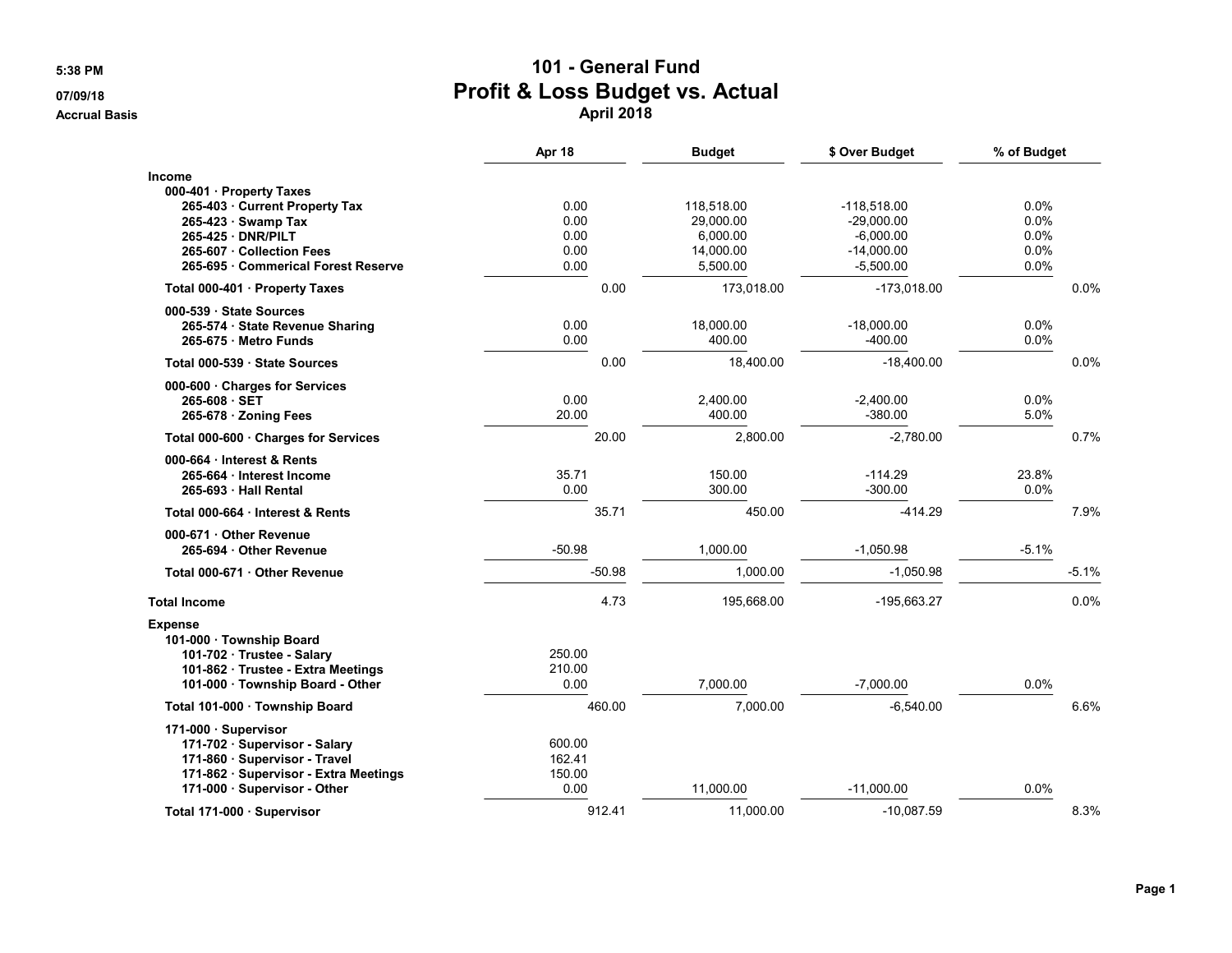## **5:38 PM 101 - General Fund 07/09/18 Profit & Loss Budget vs. Actual Accrual Basis April 2018**

|                                                                                                                                                                                                                      | Apr 18                                      | <b>Budget</b>    | \$ Over Budget      | % of Budget  |       |
|----------------------------------------------------------------------------------------------------------------------------------------------------------------------------------------------------------------------|---------------------------------------------|------------------|---------------------|--------------|-------|
| 191-000 Election<br>191-703 Election - Expense                                                                                                                                                                       | 0.00                                        | 4.000.00         | $-4.000.00$         | 0.0%         |       |
| Total 191-000 · Election                                                                                                                                                                                             | 0.00                                        | 4.000.00         | $-4,000.00$         |              | 0.0%  |
| 209-000 · Assessor<br>209-702 Assessor - Salary<br>209-727 · Assessor - Office Expense<br>209-860 Assessor - Travel<br>209-000 · Assessor - Other                                                                    | 500.00<br>558.91<br>59.95<br>0.00           | 21,000.00        | $-21,000.00$        | 0.0%         |       |
| Total 209-000 · Assessor                                                                                                                                                                                             | 1,118.86                                    | 21,000.00        | $-19,881.14$        |              | 5.3%  |
| 215-000 Clerk<br>215-702 · Clerk - Salary<br>215-860 Clerk - Travel<br>215-862 · Clerk - Extra Meetings<br>215-000 Clerk - Other                                                                                     | 600.00<br>212.55<br>210.00<br>0.00          | 15.000.00        | $-15,000.00$        | 0.0%         |       |
| Total 215-000 Clerk                                                                                                                                                                                                  | 1,022.55                                    | 15,000.00        | $-13,977.45$        |              | 6.8%  |
| 247-000 · Board of Review<br>247-802 Board of Review - Expense                                                                                                                                                       | 450.84                                      | 1,500.00         | $-1,049.16$         | 30.1%        |       |
| Total 247-000 · Board of Review                                                                                                                                                                                      | 450.84                                      | 1.500.00         | $-1,049.16$         |              | 30.1% |
| 248-000 · Zoning<br>248-702 · Zoning - Wages<br>248-000 · Zoning - Other                                                                                                                                             | 250.00<br>0.00                              | 11,000.00        | $-11,000.00$        | 0.0%         |       |
| Total 248-000 · Zoning                                                                                                                                                                                               | 250.00                                      | 11,000.00        | $-10,750.00$        |              | 2.3%  |
| 253-000 Treasurer<br>253-702 · Treasurer - Salary<br>253-862 · Treasurer - Extra Meetings<br>253-000 · Treasurer - Other                                                                                             | 600.00<br>60.00<br>0.00                     | 13,500.00        | $-13,500.00$        | 0.0%         |       |
| Total 253-000 Treasurer                                                                                                                                                                                              | 660.00                                      | 13,500.00        | $-12,840.00$        |              | 4.9%  |
| 265-000 · Township Hall & Grounds<br>265-702 Twp Hall - Wages<br>265-721 · Twp Hall - Payroll Taxes<br>265-920 · Twp Hall - Utilities<br>265-922 · Twp Hall - Telephone<br>265-000 · Township Hall & Grounds - Other | 150.00<br>616.04<br>132.56<br>52.41<br>0.00 | 35,000.00        | $-35,000.00$        | 0.0%         |       |
| Total 265-000 · Township Hall & Grounds                                                                                                                                                                              | 951.01                                      | 35,000.00        | $-34,048.99$        |              | 2.7%  |
| 269-000 · Dues & Fees<br>269-803 · Dues & Fees - Marq Cty Twp Assn<br>269-804 Dues & Fees - CUPPAD<br>269-000 Dues & Fees - Other                                                                                    | 77.50<br>0.00<br>0.00                       | 0.00<br>1,000.00 | 0.00<br>$-1.000.00$ | 0.0%<br>0.0% |       |
| Total 269-000 · Dues & Fees                                                                                                                                                                                          | 77.50                                       | 1.000.00         | $-922.50$           |              | 7.8%  |